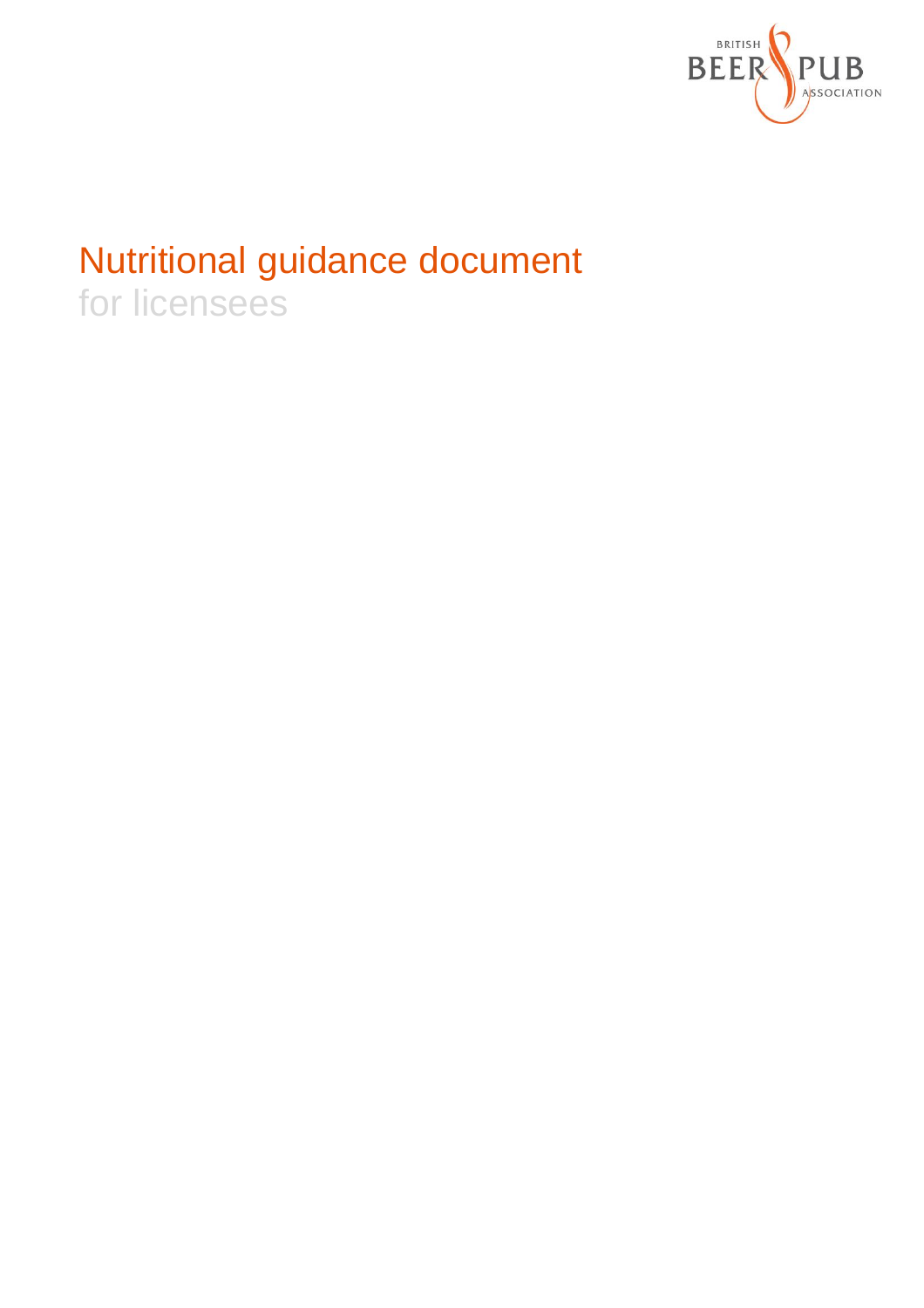

## **Nutritional Guidance Document for Licensees**

## **Introduction**

Research commissioned by the Department of Health indicates that **eight out ten adults consider healthy eating as a priority**. In addition data from a range of sources analysing trends in the eating out market indicates a substantial growth and interest in the healthy eating sector. This therefore indicates that there is **consumer demand for some healthier options** and whilst this will not be appropriate for all, there is likely to be commercial value in providing choices and options for those health conscious consumers.

Additionally, since 2011 the Government's Public Health Responsibility Deal (PHRD) has sought to bring together organisations and businesses to help consumers to make healthier choices about their diet and lifestyle.

Building on the UK's internationally recognised success in reducing dietary salt intake, the PHRD has worked to expand this work to include other measures designed to help consumers to eat a healthy balanced diet. In particular this focuses on further reductions in salt intake as well as reducing saturated fats, sugar and ultimately reducing calorie intake.

Whilst the PHRD officially comes to an end in 2015 it will be important that food businesses, such as pubs, restaurants, bars and cafés, continue to **voluntarily assist consumers to make healthy eating choices** to avoid the introduction of Regulatory measures.

## **Scope**

The following is intended for those BBPA members whose pub businesses include the provision of food to the public. The following information is intended to assist licensees and food providers to help consumers who want to make healthy decisions about the food they eat.

All businesses serving food are different, therefore not all of the information contained in this guide will be suitable for all, however this should provide some basic advice on how to **capitalise on the growth in demand for healthier options**, provide customers with greater choice and grow and maintain your customer base.

#### **Dietary Intake of Essential Nutrients:**

Making improvements to diet and lifestyle does not necessarily require the complete removal of dietary elements such as fat, salt and sugar. All are required by the human body to maintain important biological functions as well as overall health. Additionally, such nutritional components are often associated with foods that may be seen as indulgent or a treat which can be important to the process of personal reward during weight control regimes or for maintaining a healthy diet. Dishes that are lower in these ingredients are also more likely to appeal to those wishing to maintain a healthy diet.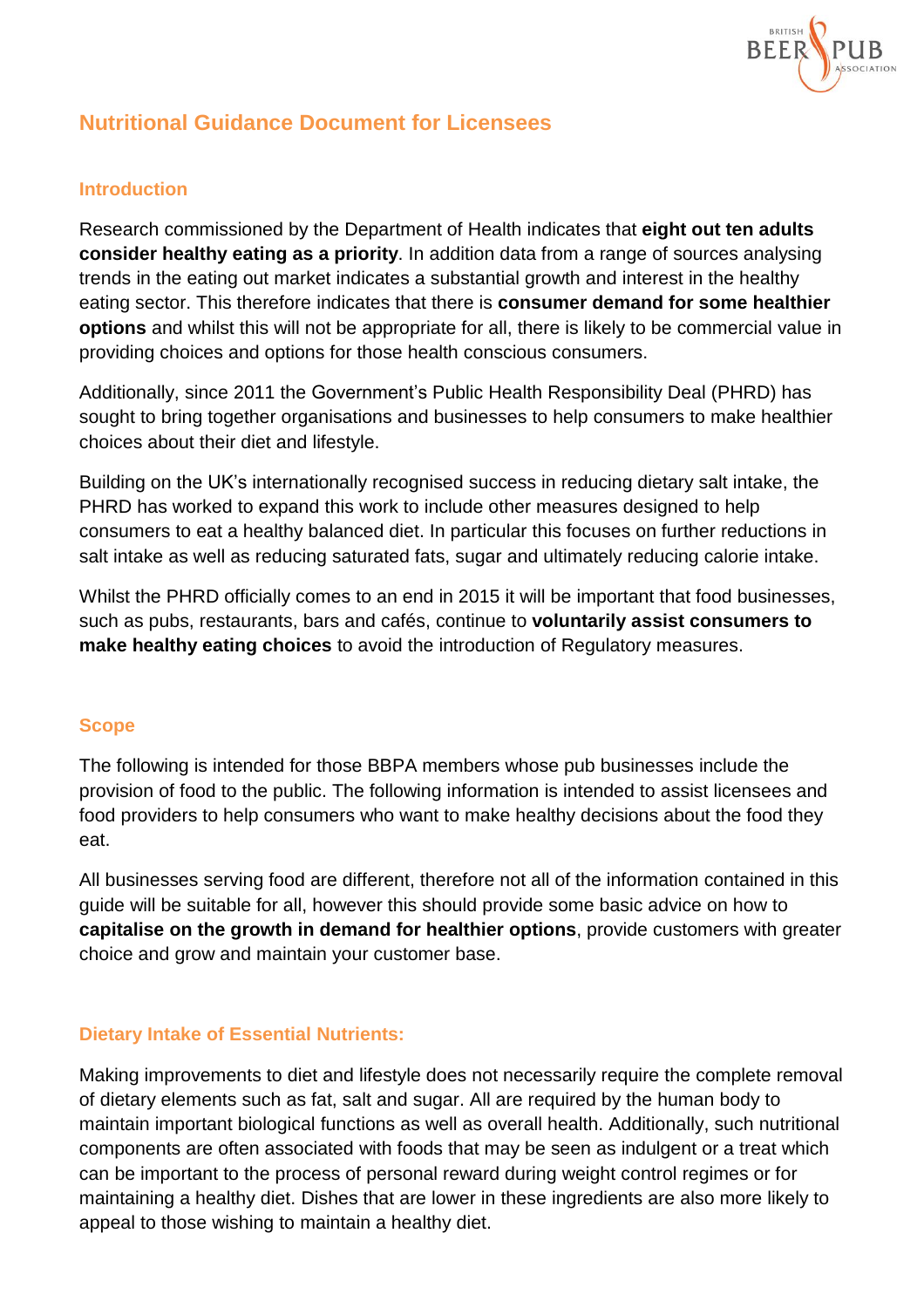

Ultimately, dietary intake of such nutritional elements is not about excess but should be managed as part of a health and balanced diet. The following are the current recommended adult reference intake values per day<sup>1</sup>

| Energy (calories)     | 8,400 kJ/2,000 kcal |
|-----------------------|---------------------|
| <b>Total Fat</b>      | 70 <sub>g</sub>     |
| of which is saturates | 20 <sub>g</sub>     |
| Carbohydrates         | 260 <sub>g</sub>    |
| <b>Total sugars</b>   | 90 <sub>g</sub>     |
| Protein               | 50 <sub>g</sub>     |
| Salt                  | 6g                  |

## **Guiding Consumer Choice**

In retail stores selling pre-packed foods consumers can make healthy choices by using information on the food packaging and/or label. In retail environments where food is served non-pre-packed the menu can be used as an important method for conveying basic nutritional information or to help consumers make healthy choices through a variety of food or serving options.

#### **1. Menu Information**

 $\overline{a}$ 

Menus can be used as a convenient method of providing clear, basic nutritional values for food portions as well as defining specific 'healthier options':

> **Sausage & Mash** Some foods are just made for each other. Juicy pork sausages with mashed potato and rich gravy. 929 kcal. Also available with soya and leek sausages. V 559 kcal.

As well as analysis by specialist analytical laboratories, official reference information is available that can be used to source a wide variety of nutritional information as well as the

<sup>1</sup> http://www.nhs.uk/Livewell/Goodfood/Pages/reference-intakes-RI-guideline-daily-amounts-GDA.aspx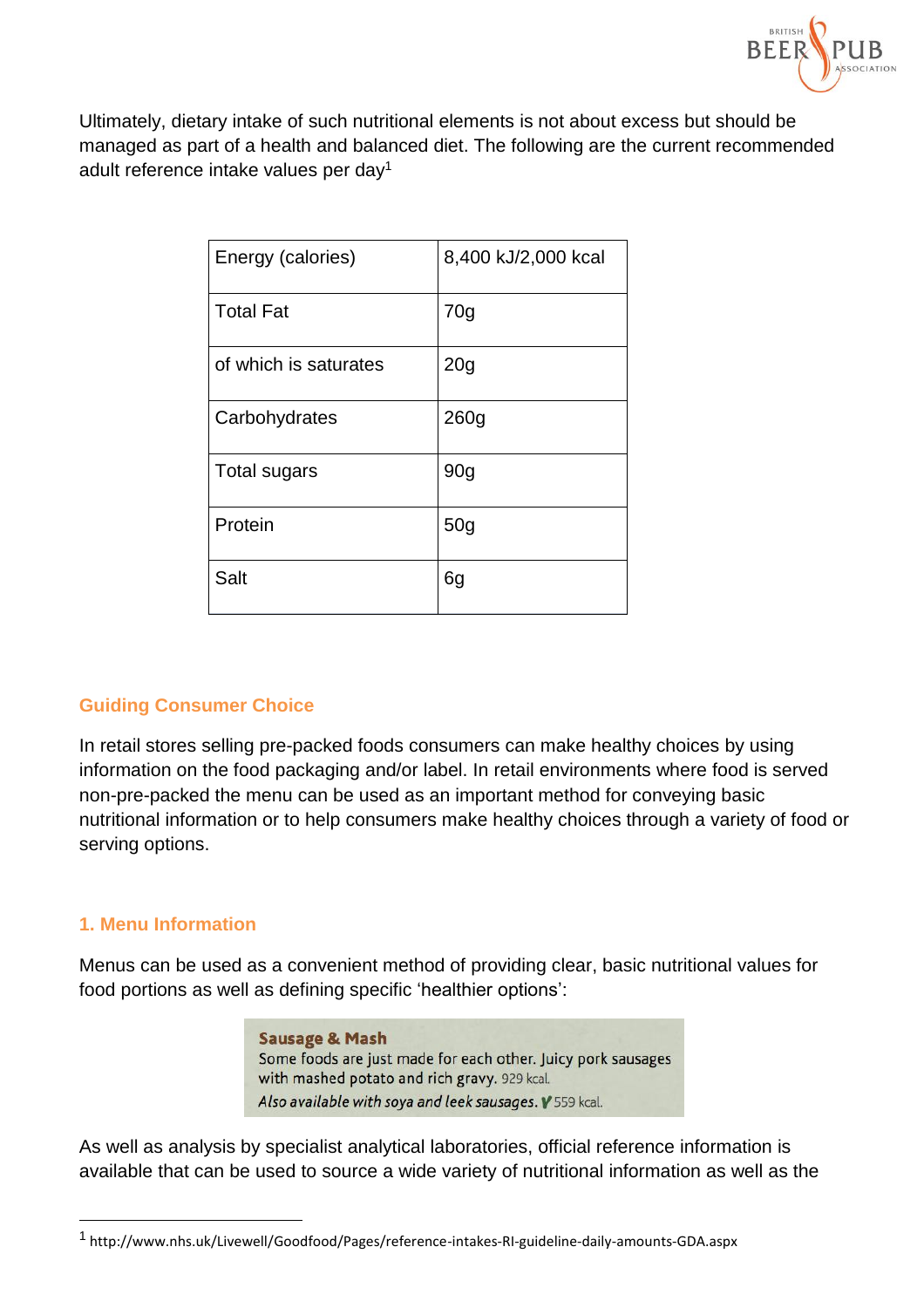

calorie content of a range of foods and drink. Examples of such information can be found online at the US Department of Agriculture Website<sup>2</sup> and the McCance and Widdowson Composition of Foods Integrated Dataset<sup>3</sup> as maintained by Public Health England.

Specific, nutritional values associated with individual menu items as well as for complete dishes or meals i.e. Starter + Main + Side + Desert can be used by consumers to make healthier food choices. Such choices might be based on nutritional content or to 'mix and match' to select lighter options but still include something more indulgent as a reward or treat.

## **2. 'Lower calorie' options**

Although it may not be feasible for many food businesses to provide calorie information chefs can help consumer to manage dietary intake through altering the formulation of recipes as well as through variation in portion sizes.

Even for a small pub or food business it is often possible to **offer a 'low-fat' or 'under-500 calorie' meal** as an option on a menu. This is a way of easily expanding customer choice and is likely to be a selling point to those in a group who would like a healthier option. Menus can also be used to highlight items that have been intentionally produced to limit or remove salt, fat or sugar content.

Alternatively, many premises now allow consumer to ask for a smaller version of a meal or to have a starter as a main course if they would prefer this to having a full size main meal.

## **3. Food Serving and Preparation**

Changes to the method of preparing or serving foods can also help to improve the nutritional qualities of a dish and help customers to 'own' nutritional choices.

The concept of **'food swaps'** can be used to provide healthier options as part of a menu:

- Offering chicken with or without the skin
- Offering tomato or vegetable based sauces as an alternative to cheese or cream
- Offering steaming for vegetables or rice as a cooking option
- Offering sorbet instead of ice-cream and fruit based deserts as an option from cakes, pastries or creamy puddings
- Offering low fat dressings

 $\overline{a}$ 

<sup>2</sup> https://fnic.nal.usda.gov/food-composition/usda-nutrient-data-laboratory

<sup>3</sup> https://www.gov.uk/government/publications/composition-of-foods-integrated-dataset-cofid